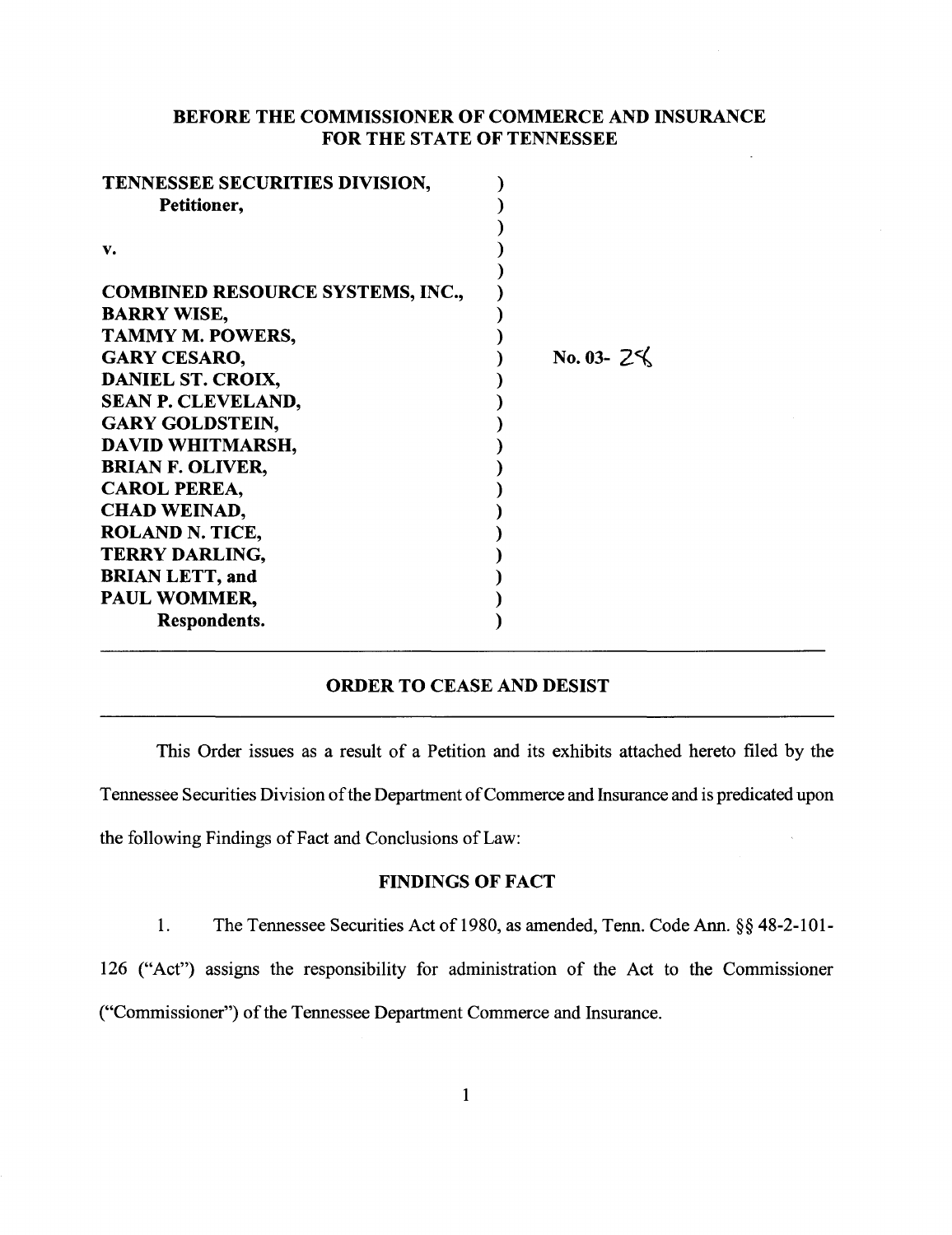2. The Petitioner, the Tennessee Securities Division ("Division"), is the lawful agent through which the Commissioner administers the Act, and is authorized to bring this action for the protection of investors and the public. The Division's official residence and place of business is in Nashville, Davidson County, Tennessee.

3. Combined Resource Systems, Inc. ("CRS ")is aN evada corporation whose principal place ofbusiness is located at 8275 S. Eastern Avenue, Suite 200, Las Vegas, Nevada 89123. CRS has never been registered with the Division as a broker-dealer, investment adviser, or agent thereof. Bonnie Houldsworth is the agent for service of process for CRS and lists her address as 170 N. Stephanie, Suite 110, Henderson, Nevada 89074 (a copy of the Nevada Secretary of State Corporate Information on CRS along with a description of CRS's corporate structure is attached hereto and marked as Exhibit 1).

4. Barry Wise ("Wise") is an individual whose personal address is located at 532 Startop Street, Henderson, Nevada 89052 and whose business address is located at 8275 S. Eastern Avenue, Suite 200, Las Vegas, Nevada 89123. Wise possesses Central Registration Depository Number ("CRD") 11014885. Wise is the president/secretary/treasurer/owner of CRS. Wise has never been licensed with the Division under the Act as a broker-dealer, investment adviser or agent thereof. Exhibit 1.

5. Tammy M. Powers ("Powers") is an individual whose business address is located at 8275 S. Eastern Avenue, Suite 200, Las Vegas, Nevada 89123 and/or 2920 Green Valley Parkway, Suite 621, Henderson Nevada 89014. *!d.* Powers has never been registered with the Division as a broker-dealer, investment adviser, or agent thereof. Powers is the Vice President of Operations for CRS. *Id.*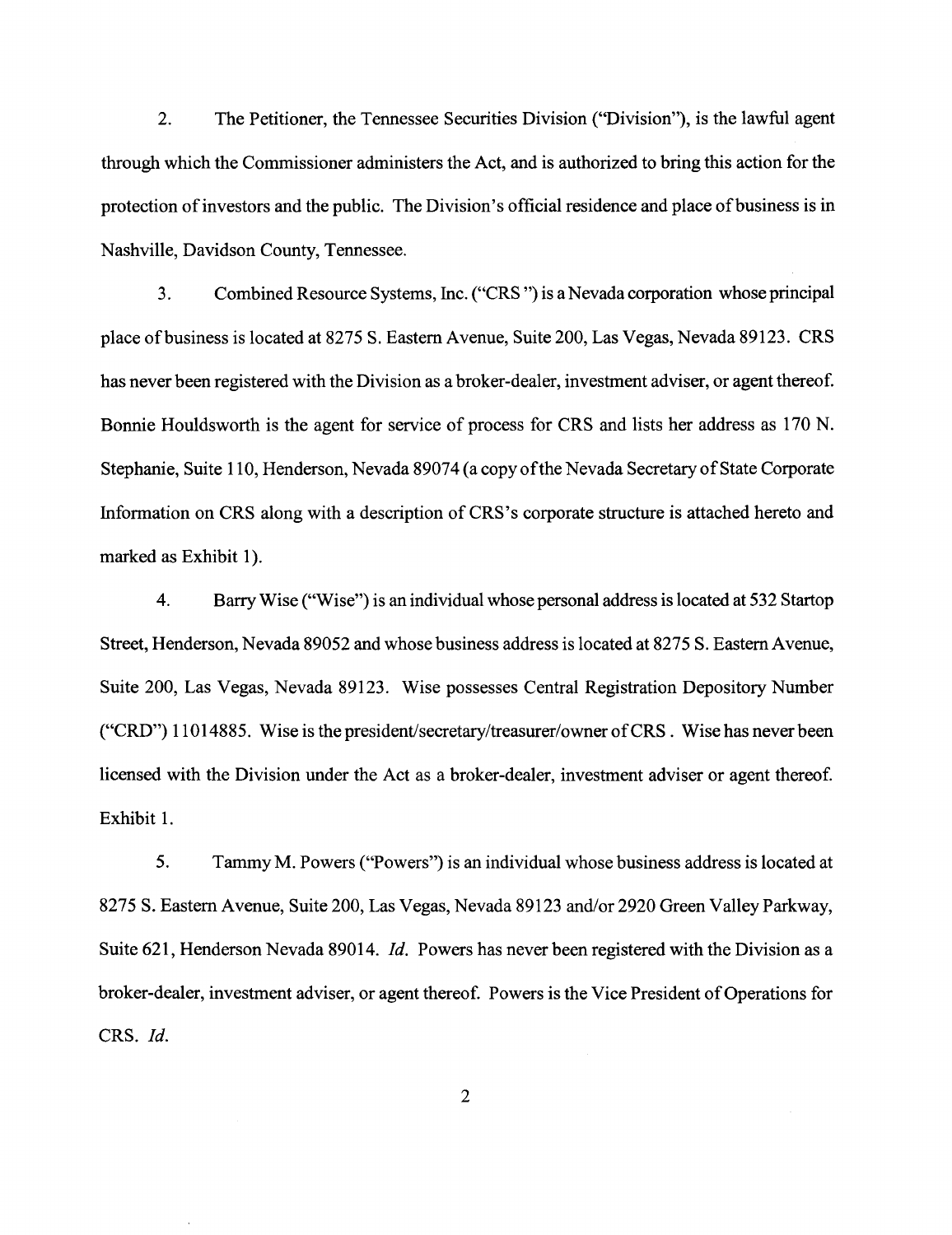6. Gary Cesaro ("Cesaro") is an individual whose business address is located at 8275 S. Eastern Avenue, Suite 200, Las Vegas, Nevada 89123 and/or 2920 Green Valley Parkway, Suite 621, Henderson Nevada 89014. *!d.* Cesaro possesses CRD number 11014886. Cesaro has never been registered with the Division as a broker-dealer, investment adviser, or agent thereof. Cesaro is the Senior Vice President for CRS. *!d.* 

7. Roland N. Tice ("Tice") is an individual whose business address is located at 8275 S. Eastern Avenue, Suite 200, Las Vegas, Nevada 89123. *!d.* Tice has never been registered with the Division as a broker-dealer, investment adviser, or agent thereof. Tice is the Vice President of Business Development for CRS. *!d.* 

8. Daniel St. Croix ("Croix") is an individual whose business address is located at 8275 S. Eastern A venue, Suite 200, Las Vegas, Nevada 89123. *!d.* Croix has never been registered with the Division as a broker-dealer, investment adviser, or agent thereof. Croix is the Vice President of Product Development for CRS. *!d.* 

9. Sean P. Cleveland ("Cleveland") is an individual whose business address is located at 8275 S. Eastern Avenue, Suite 200, Las Vegas, Nevada 89123. *!d.* Cleveland has never been registered with the Division as a broker-dealer, investment adviser, or agent thereof. Cleveland is the Chief of Operations for the "Trucking Division" of CRS. *!d.* 

10. Gary Goldstein ("Goldstein") is an individual whose business address is located at 8275 S. Eastern Avenue, Suite 200, Las Vegas, Nevada 89123. *!d.* Goldstein has never been registered with the Division as a broker-dealer, investment adviser, or agent thereof. Goldstein is the "Senior Broker" for CRS. *!d.*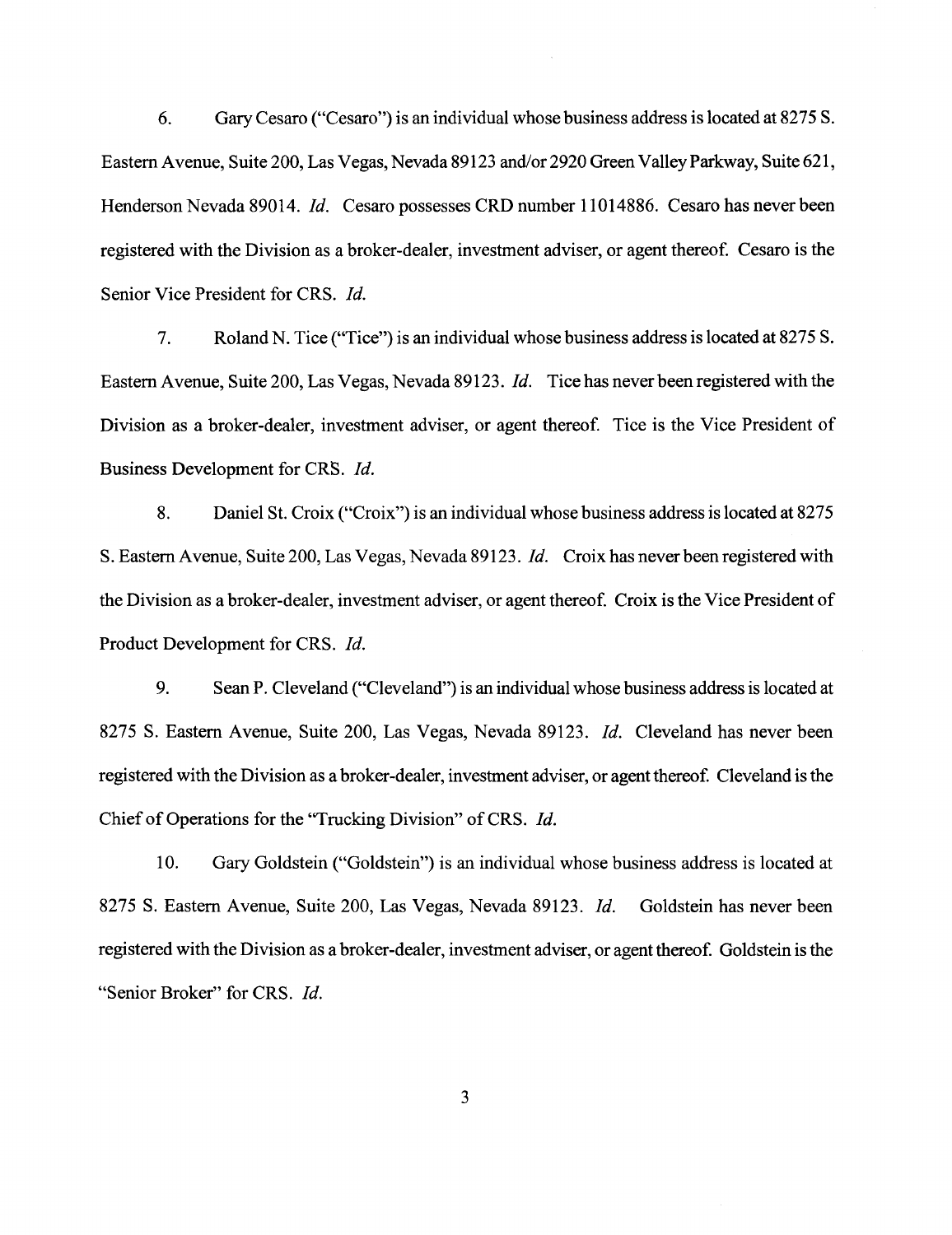11. David Whitmarsh ("Whitmarsh") is an individual whose business address is located at 8275 S. Eastern Avenue, Suite 200, Las Vegas, Nevada 89123. *!d.* Whitmarsh has never been registered with the Division as a broker-dealer, investment adviser, or agent thereof. Whitmarsh is a "broker" for CRS. *!d.* 

12. Brian F. Oliver ("Oliver") is an individual whose business address is located at 8275 S. Eastern Avenue, Suite200, Las Vegas, Nevada 89123. *!d.* Oliver has never been registered with the Division as a broker-dealer, investment adviser, or agent thereof. Oliver is a "broker" for CRS. *!d.* 

13. Carol Perea ("Perea") is an individual whose business address is located at 8275 S. Eastern Avenue, Suite 200, Las Vegas, Nevada 89123. *!d.* Perea has never been registered with the Division as a broker-dealer, investment adviser, or agent thereof. Perea is a "Junior Broker Supervisor" for CRS. *Id.* 

14. Chad Weinad ("Weinad") is an individual whose business address is located at 8275 S. Eastern Avenue, Suite 200, Las Vegas, Nevada 89123. *Id.* Weinad has never been registered with the Division as a broker-dealer, investment adviser, or agent thereof. Oliver is a 'junior broker" of CRS. *!d.* 

15. Terry Darling ("Darling") is an individual whose business address is located at8275 S. Eastern Avenue, Suite 200, Las Vegas, Nevada 89123. *!d.* Darlinghasneverbeenregistered with the Division as a broker-dealer, investment adviser, or agent thereof. Oliver is a 'junior broker" of CRS. *!d.*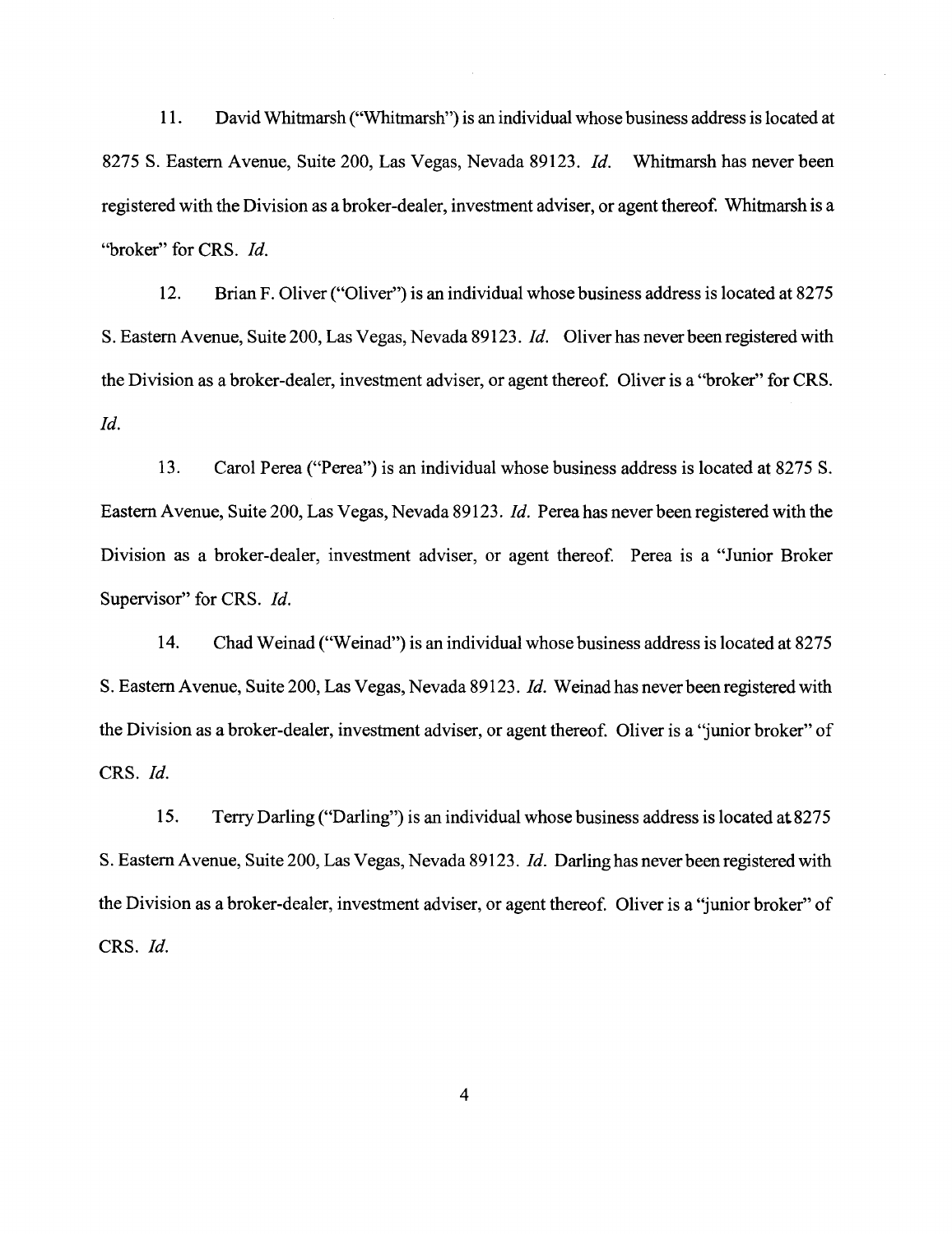16. Brian Lett ("Lett") is an individual whose business address is located at 8275 S. Eastern Avenue, Suite 200, Las Vegas, Nevada 89123. *Id.* Lett has never been registered with the Division as a broker-dealer, investment adviser, or agent thereof. Lett is a "junior broker" of CRS. *!d.* 

17. Paul E. Wommer ("Wommer") is an individual whose business address is located at 625 S. 6th Street, Las Vegas, Nevada 89101. *Id.* Wommer has never been registered with the Division as a broker-dealer, investment adviser, or agent thereof. Wommer is an attorney licensed to practice in the State of Nevada. Wommer is corporate counsel to CRS and purportedly offers "legal advice" to breeders who have contracted with CRS through CRS, according to the CRS website. *Id.* 

18. CRS and/or the other named Respondents operate a website at www.crsnv.com.. Each page of this website is headed by a banner which displays purported returns on investments for certain CRS clients (a copy of pages from the website operated by CRS and/or the other Respondents is attached hereto and marked as Exhibit 2).

19. CRS and/or the other named Respondents are offering investments in worm farming through the CRS website which promise large returns to investors on an investment with CRS. The solicitations for the investments with CRS and/or the other named Respondents are directed at the general public, including Tennessee residents, through the CRS website. Exhibit 2.

20. CRS and/or the other named Respondents do not disclose on the CRS website that CRS and/or the other named Respondents are required under the Act to be registered with the Division as broker-dealers, investment advisers or agents thereof and that the "buy-back" wormfarming contracts sold by CRS and/or the other named Respondents are required under the Act to be registered with the Division.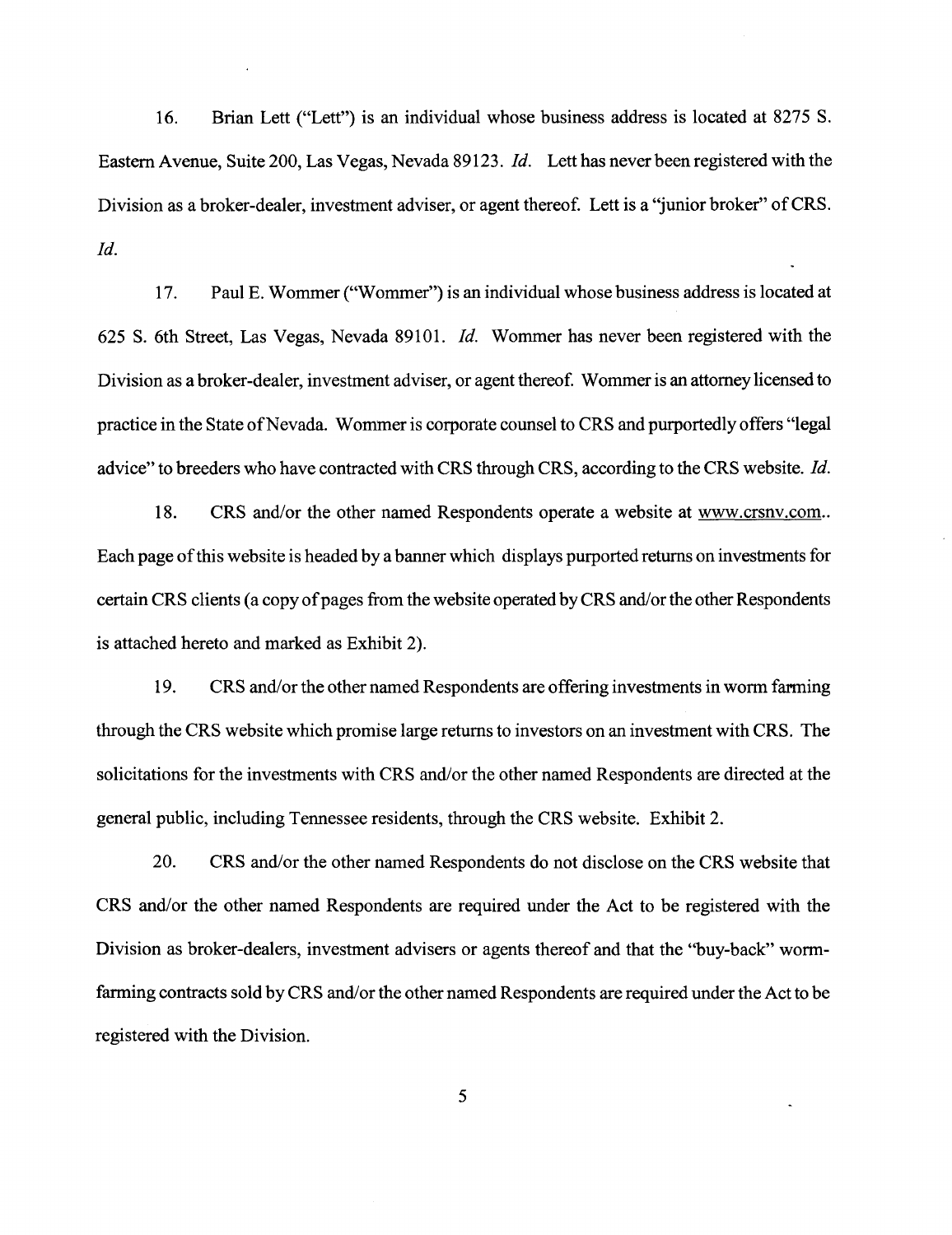21. CRS and/or the other named Respondents represent on the website that CRS purchases all worms grown by its breeders, which means the breeder does not have to bother with competition, marketing, or selling of the worms or the worm "castings." *Id.* CRS and/or Wise represent on the website that worms have been a "sweltering commodity" for hundreds of years and will continue to flourish. *Id.* 

22. CRS and/or the other named Respondents offer three (3) basic plans to investors. *Id.*  The first investment plan is a ten thousand dollar (\$10,000.00) investment for a one hundred thousand (100,000) worm package to last for a thirteen (13) month period. *Id.* 

23. The second plan offered by CRS and/or the other named Respondents to investors is a twenty thousand dollar (\$20,000.00) investment for a two hundred fifty thousand (250,000) worm package to last for a thirteen (13) month period. *Id.* 

24. The third plan offered by CRS and/or the other named Respondents to investors is a thirty thousand dollar investment (\$30,000.00) for a four hundred thousand ( 400,000) worm package to last for a thirteen (13) month period. *Id.* 

25. Each package offered by CRS and/or the other named Respondents grows by splitting the worms into new bins at periodic intervals over a thirteen (13) month period and calls for a first harvest in the fourteenth  $(14<sup>th</sup>)$  month and thereafter each following month. *Id.* 

26. CRS and/or the other named Respondents represent that "CRS will purchase all the worms the client's farm can produce, guaranteed!" CRS and Wise also represent that CRS offers a one hundred percent  $(100\%)$  money back guarantee if one tries the plan for six  $(6)$  months and the worms do not reproduce. CRS represents that the offer is simple and risk free. *Id.*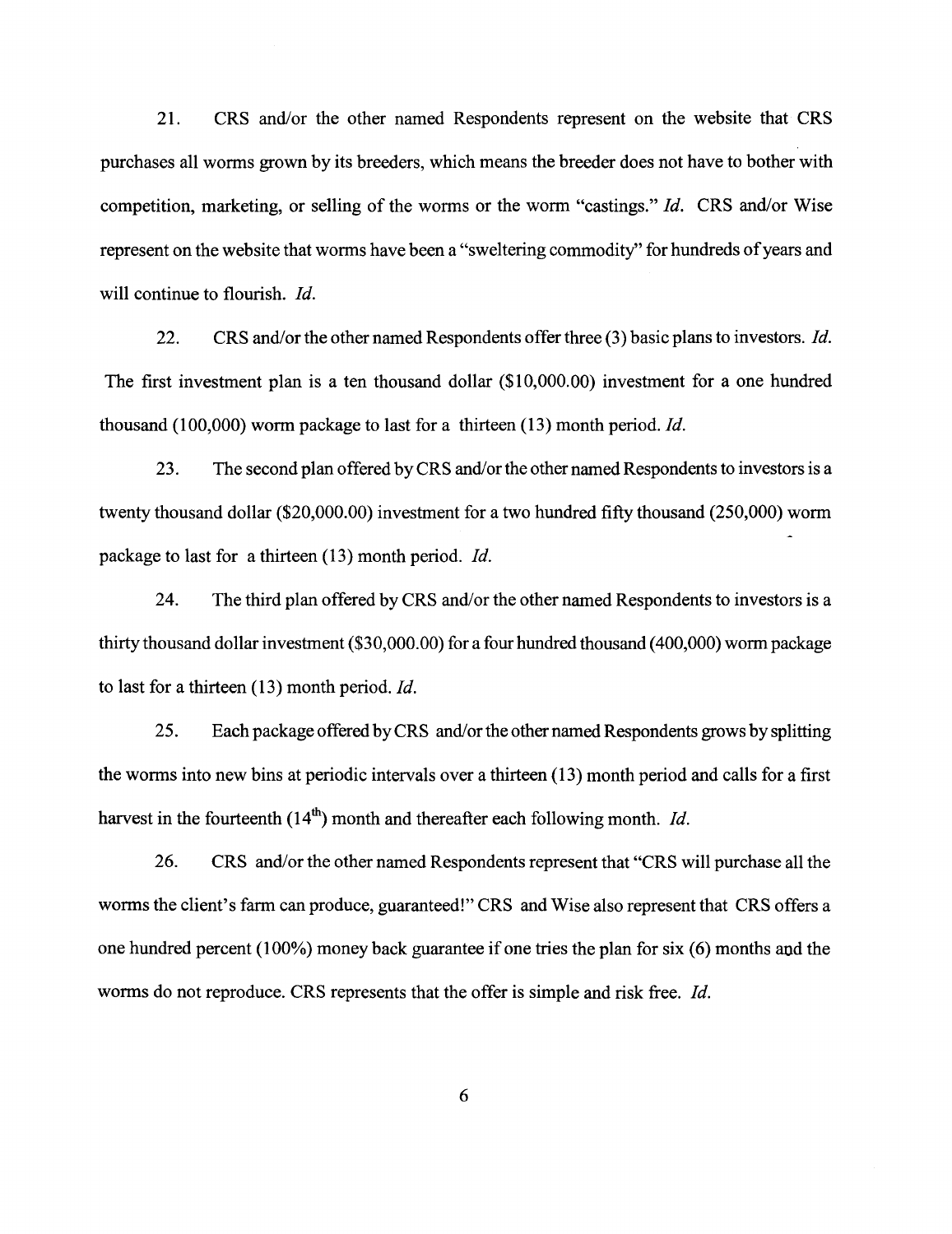27. CRS and/or the other named Respondents represent that "qualified" individuals who wish to invest with CRS and/or the other named Respondents should be "financially adept and unafraid of commitment." *!d.* 

28. CRS 's website states that "[i]f clients are apprehensive about worms, insects or don't like getting their hands dirty, then CRS is not the choice for you!" *!d.* The website maintained by CRS and/or the other named Respondents goes on to state that "CRS clients who are willing to take on a challenge and are serious about advancing their finances will profit. ... Clients will also receive the CRS Worm Breeding Instructions, an incorrigible [sic] time tested system for breeding worms!" *!d.* 

29. CRS and/or the other named Respondents represent on the website for CRS that "[b ]lack gold (worm castings) is constantly in astronomical demand. Black Gold is the most valuable type of fertilizer on the market, and because it is made of worm hi-product, it will continue to be an endless demand for consumers. *Id.* There are no competitors or man made factories that can ever duplicate the elements of black gold." *Id.* 

30. CRS and/or the other named Respondents represent on the CRS website that "Organic Pesticides, or Worm Tea, is being bought faster than any other pesticide on the market. Many schools teaching young children to using the Worm Tea pesticide because it contains absolute organic material, opposite of the cancer causing ingredients that other pesticides may have." *!d.* 

31. On its website, CRS and/or the other named Respondents offer "legal services" to investors who have become "worm breeders" for CRS. Wommer is listed as the source of such "legal services" Exhibit 1.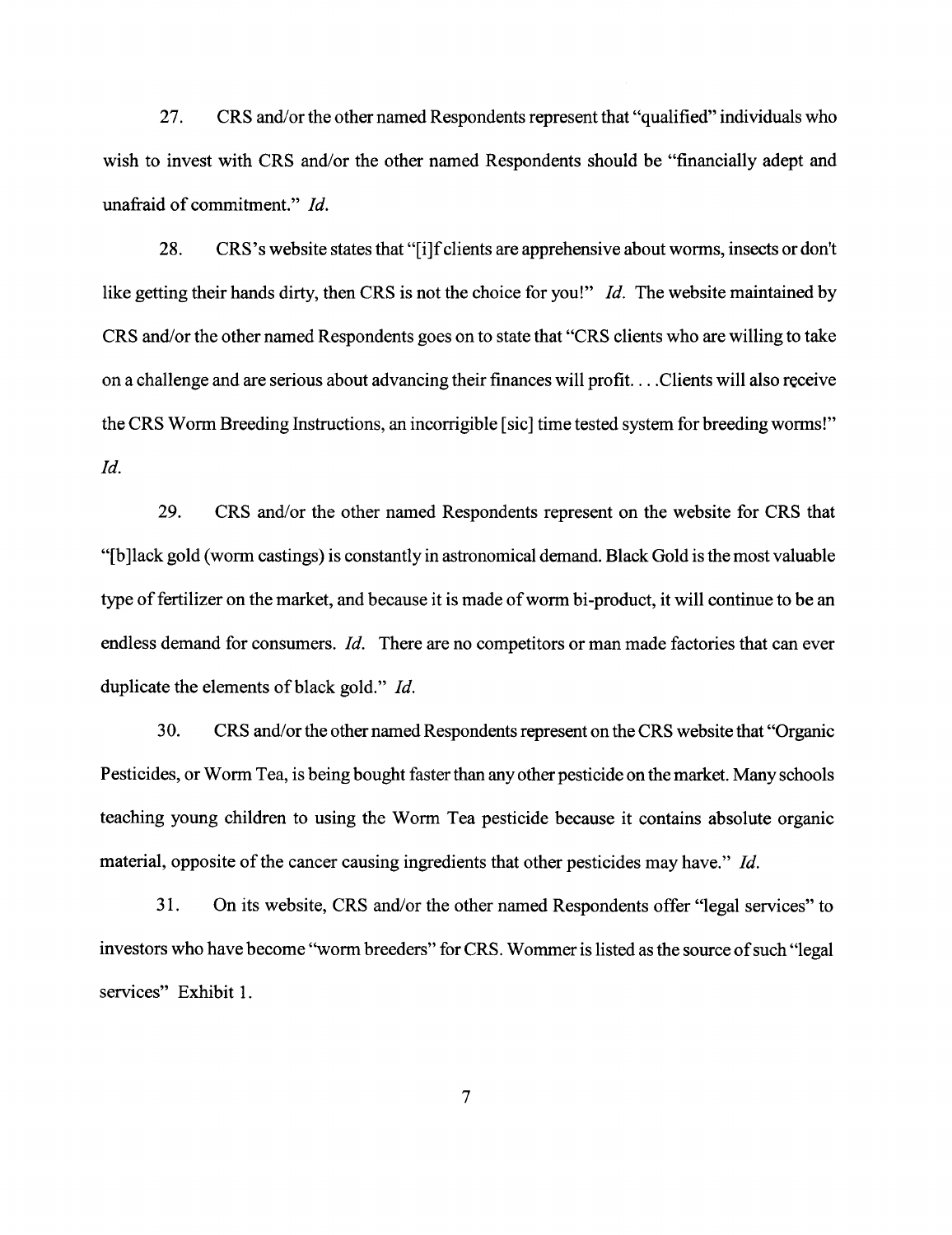32. On or about July 18, 2003, Wommer executed an "Affidavit of Authenticity" ("Wommer Affidavit") for CRS, in which he states that he has reviewed Cease and Desist Orders issued in Mississippi, Kentucky and Pennsylvania and that he will appear in each of those matters to contest CRS's alleged sales of unregistered securities in those states (a copy of the Wofnmer Affidavit is attached hereto and marked as Exhibit 3).

33. On or about December 26, 2002, the Washington Dept. of Financial Institutions, Securities Division ("WA Sec. Div.") issued a Final Order to Cease and Desist ("WA Order") against CRS, Wise, Kevin Hall ("Hall") and the owners, principals, officers, agent and employees of CRS (a copy of this Order and a description of the resulting Consent Order entered by WA Securities Division is attached hereto and marked as Exhibit 4).

34. The W A Order found that CRS, Wise, Hall, *et al.,* failed to register securities with WA Sec. Div. and failed to disclose to investors in Washington State material information about CSR, the ''vermiculture industry" and the existence of a Summary Cease and Desist Order issued by the State of Pennsylvania. Exhibit 4.

35. On or about March 4, 2003, theW A Sec. Div. entered into an Agreed Order ("WA Agreed Order") which rescinded the WA Order described above. *Id.* The WA Agreed Order provided that CRS, Wise, Hall, *et al.* neither admitted nor denied these allegations, but agreed to cease and desist from violations of the registration and anti-fraud provisions of the Washington Business Opportunity Fraud Act in the future. *!d.*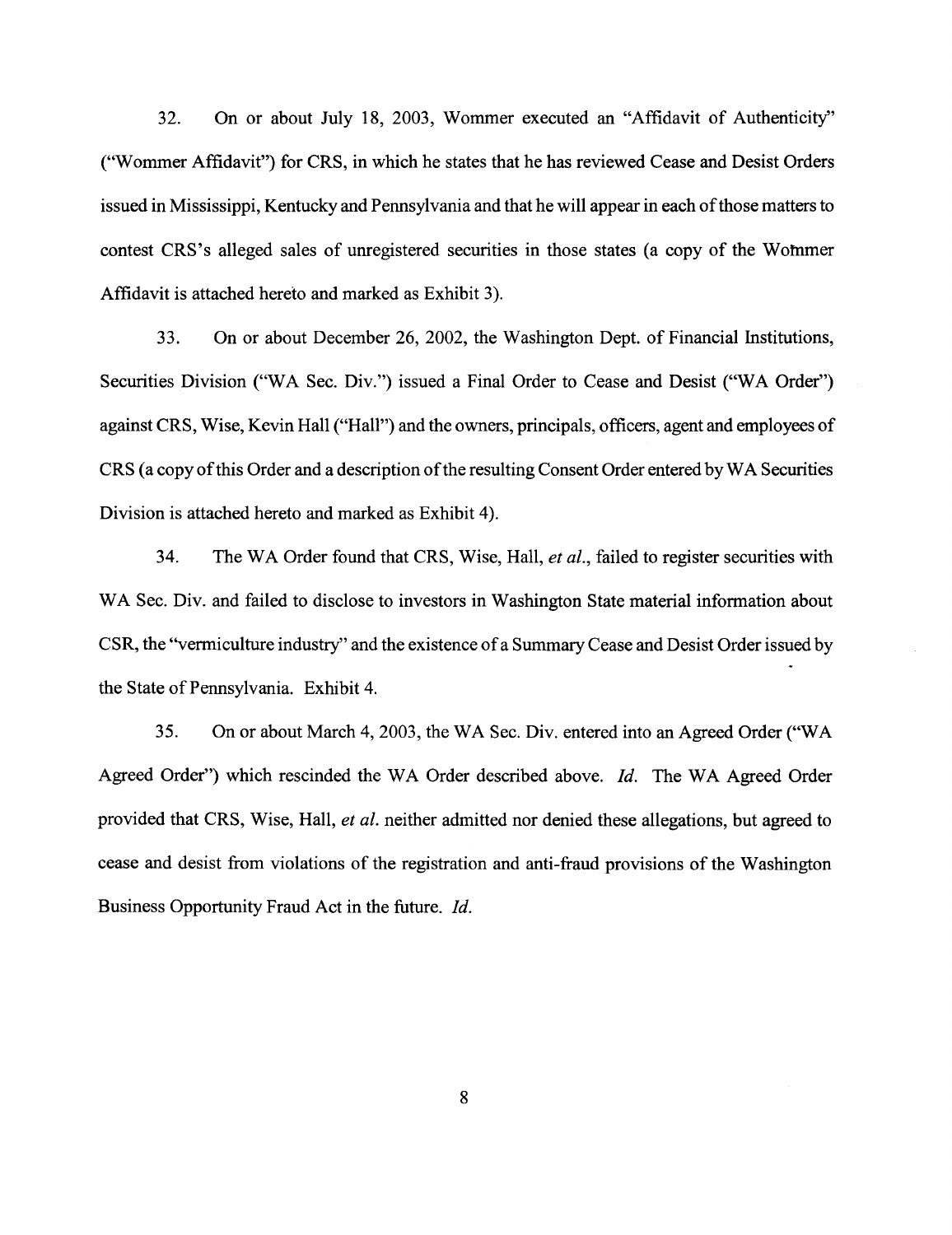36. On or about July 25, 2000, the Pennsylvania Securities Commission ("PSC'') issued a Cease and Desist Order ("PA Order") to CRS, Wise, Cesaro, and Scott Haley ("Haley'') (a copy of the press release from the PSC announcing the filing of the PA Order is attached hereto and marked as Exhibit 5). The PA Order directed CRS, Wise, Cesaro and Haley to make no further solicitations or sales in Pennsylvania. Exhibit 5. The PA Order became final thirty (30) days after receipt by the Respondents, per the terms of the PA Order. *Id.* 

37. On September 2, 2003, Eddie Davis ("Davis"), an investigator with the Division, responded to a number of telephone calls he had received from Goldstein regarding an entry Davis had made on the CRS website for a contest offering a chance to win a "\$10,000 business" opportunity'' with CRS. Davis, on September 2, 2003, tape recorded a conversation he had on that day with Goldstein regarding the "business opportunity" with CRS.

38. In the conversation Davis had with Goldstein on September 2, 2003, Goldstein represented to Davis that Davis could purchase an "business opportunity'' with CRS in which Davis would be guaranteed to have the worms and worm castings he produced through his investment with CRS bought back by CRS for six dollars (\$6.00) per pound. Goldstein represented to Davis that Davis could make approximately three to four thousand dollars (\$3,000.00-4,000.00) per month after a period of thirteen (13) months, during which Davis would raise and breed the worms and prepare them for live delivery to CRS.

39. In addition, Goldstein indicated to Davis in the conversation of September 2, 2003, described above, that CRS had a number of "breeders" in Tennessee who had made investments with CRS.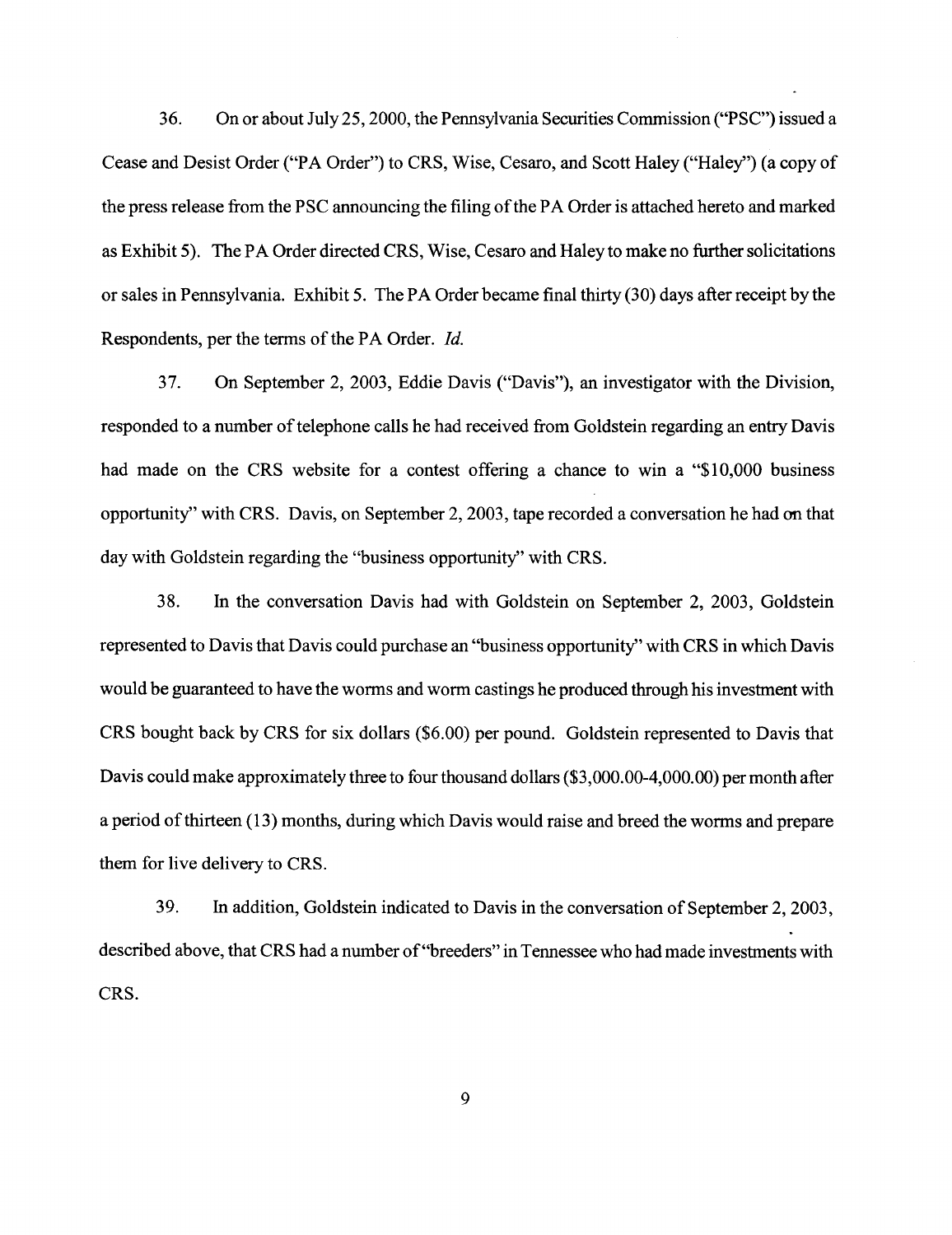40. Goldstein stated to Davis that the minimum investment that a person could make with CRS was ten thousand dollars (\$1 0,000.00) but that there was no maximum investment. Goldstein further represented to Davis that the more money that an investor invested with CRS, the greater profits the investor could expect from his/her investment

41. Goldstein sent to Davis an email with several attachments ("Attachments") that purported to explain the "business opportunity" Goldstein was offering Davis through CRS on or about September 3, 2003.

42. In a section of one of the Attachments that is headed "All About CRS", CRS states that "the goal of CRS is to provide investors with the chance for profit, promotion, and industry popularity!" (attached hereto and marked as Exhibit 6). CRS also states in this same section that "CRS offers excellent buy back programs so that they can place the worms on the open market" and that "CRS will buy back as many worms as you can breed." *!d.* CRS, on this page, further goes on to state that "[t]he amount of income potential through breeding worms and selling them back to CRS is immeasurable." *!d.* 

43. Within the section described above and marked as Exhibit 6, CRS lists three (3) different "Worm Breeding Packages" for ten (10), twenty (20) and thirty (30) thousand dollars which, respectively, provide that CRS will guarantee to buy back two thousand (2,000), three thousand  $(3,000)$  or four thousand  $(4,000)$  pounds per month at six  $(6)$ , seven  $(7)$  or eight  $(8)$  dollars per pound for a period of three (3), four (4) or five (5) years.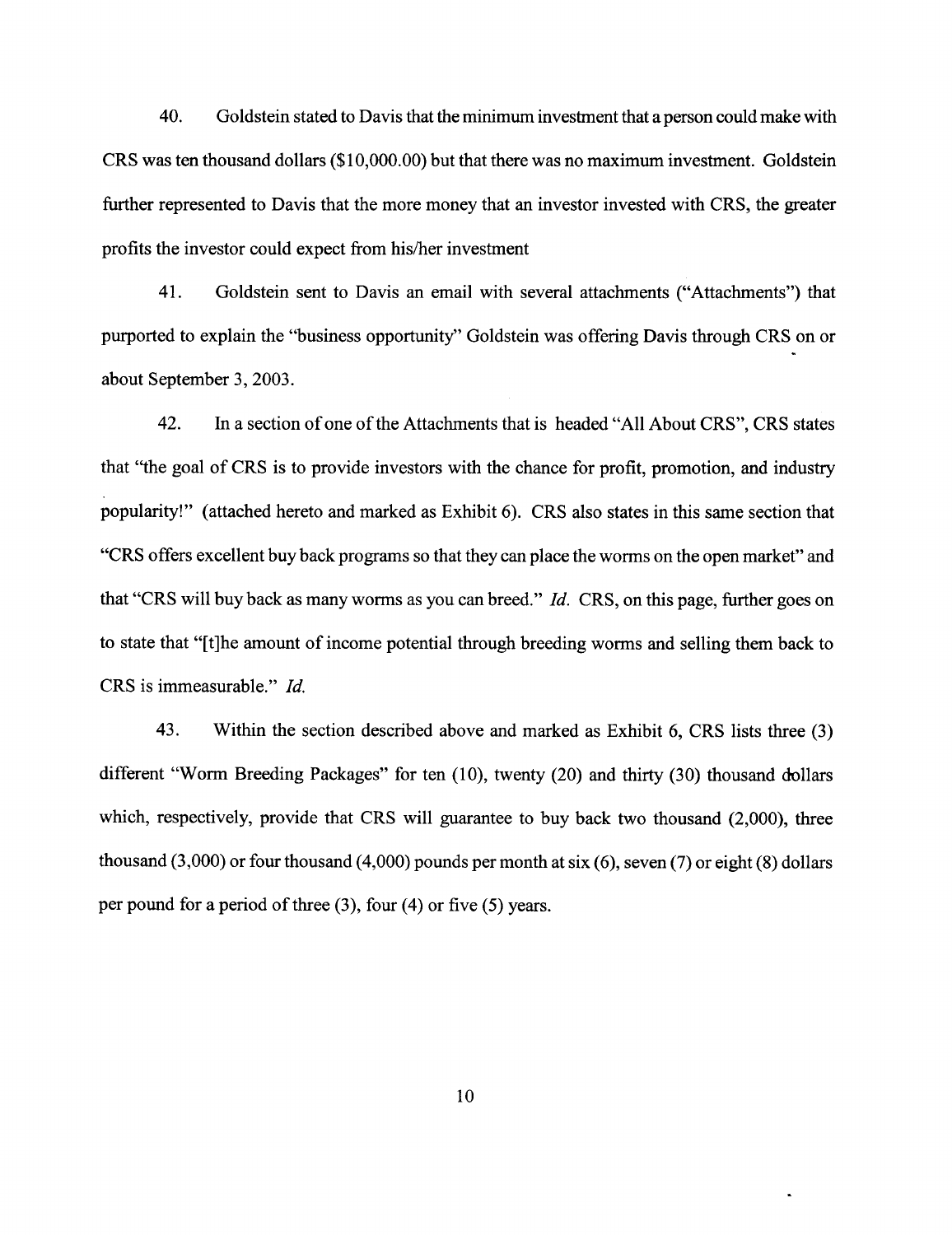44. Consequently, the investments described in  $\P$  42 above would purportedly provide a maximum return of: (1) four hundred thirty-two thousand dollars (\$432,000.00) over a period of three (3) years in return for a ten thousand dollar (\$10,000.00) investment; (2) one million· eight thousand dollars  $(\$1,008,000,00)$  over a four (4) year period for a twenty thousand dollar (\$20,000.00) investment; or one million nine hundred twenty thousand dollars (\$1 ,920,000.00) over a five (5) year period in return for a thirty thousand dollar (\$30,000.00) investment. *Id.* 

45. In a second set of documents provided in the Attachment that are entitled "Harvest Management Plan," a typical monthly "harvest" for a ten thousand dollar (\$10,000,00) investment is represented as being "conservative<sup>[ly]"</sup> nine hundred ten pounds (910 lbs.), or a five thousand four hundred sixty dollar (\$5,460.00) return per month.

46. Davis was not provided with any accounting or financial documentation that would demonstrate how CRS was able to pay investors or that would demonstrate the viability or profitability of its business. Davis was not advised in either the telephone call he had with Goldstein on September 2, 2003, or in the Attachments that Goldstein sent to him of any risk factors that would affect an investor's ability to achieve the returns promised by CRS.

47. Davis was not advised in either the telephone call from Goldstein on September 2, 2003, or in the Attachments that Goldstein and/or CRS were required to be registered as a brokerdealer, investment adviser or agent thereof. Davis was not advised that the "buy-back" wormfarming contracts offered to him by CRS and Goldstein were required under the Act to be registered with the Division.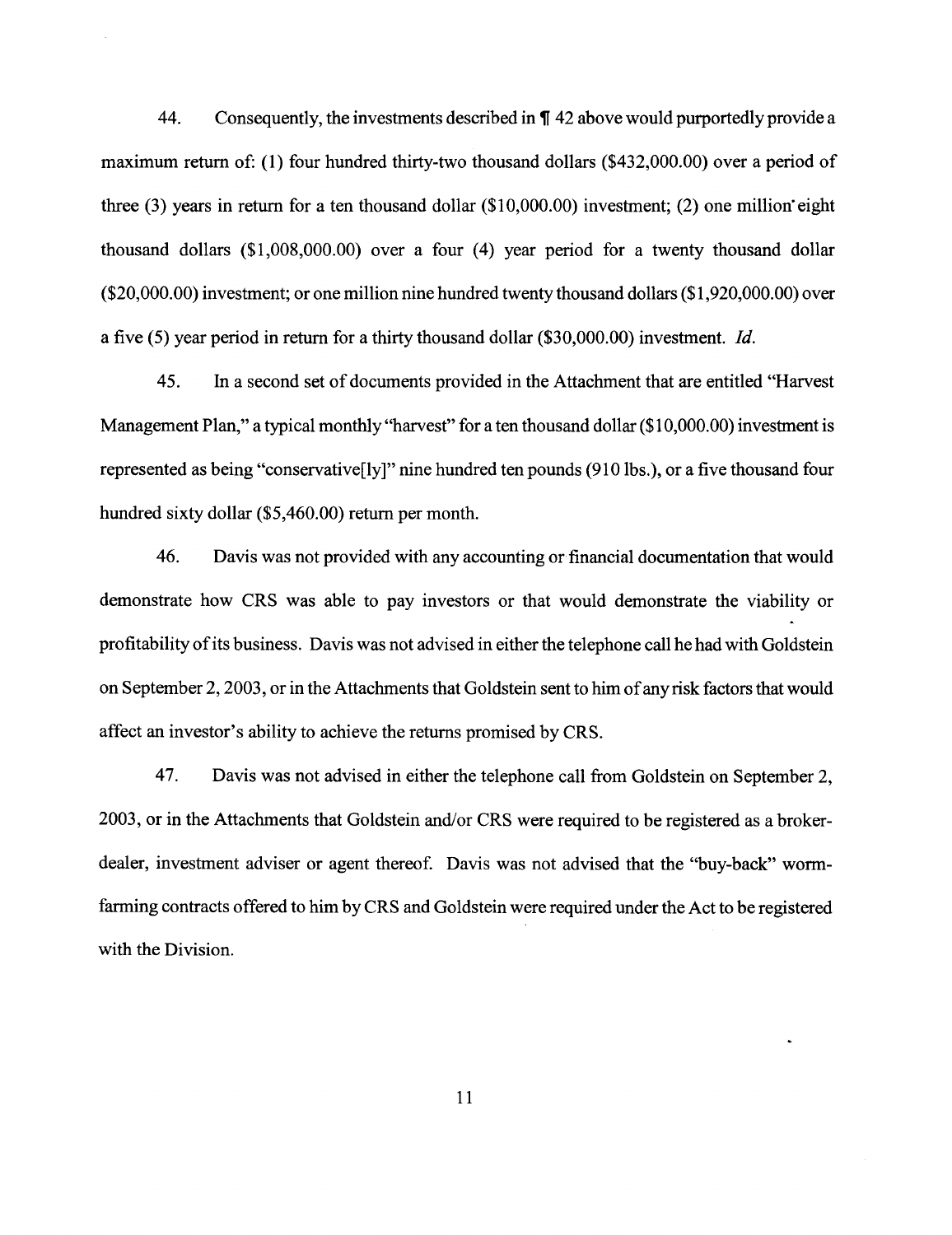48. CRS has recently modified its website to state that it is no longer offering ''buy-back"

worm-farming contracts but will now "focus on strictly selling and moving product for our breeders."

#### **CONCLUSIONS OF LAW**

49. Tenn. Code Ann.§ 48-2-104 provides that:

(a) It is unlawful for any person to sell any security in this state unless:

(1) It is registered under this part;

(2) The security or transaction is exempted under§ 48-2-103; or

(3) The security is a covered security.

(b) The [ C]ommissioner may, after notice and opportunity for a hearing under the Uniform Administrative Procedures Act, compiled in title 4, chapter 5, impose a · civil penalty against any person found to be in violation of this section, or any regulation, rule or order adopted or issued under this section, in an amount not to exceed ten thousand dollars (\$10,000) per violation.

50. Tenn. Code Ann. § 48-2-102(16) provides that:

"Security" means any note, stock, treasury stock, bond, debenture, evidence of indebtedness, a life settlement contract, as defined in § 56- 50-102, or any fractional or pooled interest in a life insurance policy or life settlement contract, certificate of interest or participation in any profit-sharing agreement, collateral-trust certificate, preorganization certificate or subscription, transferable share, *investment contract,* votingtrust certificate, certificate of deposit for a security, certificate of interest or participation in an oil, gas, or mining title or lease or in payments out of production under such a title or lease; or, in general, any interest or instrument commonly known as a "security," or any certificate of interest or participation in, temporary or interim certificate for, receipt for, guarantee of, or warrant or right to subscribe to or purchase, any of the foregoing.... (emphasis added)

51. In *King* v. *Pope,* 91 S.W.3d 314, 321 (Tenn. 2002), the Tennessee Supreme Court

held that an investment contract must satisfy the following four elements: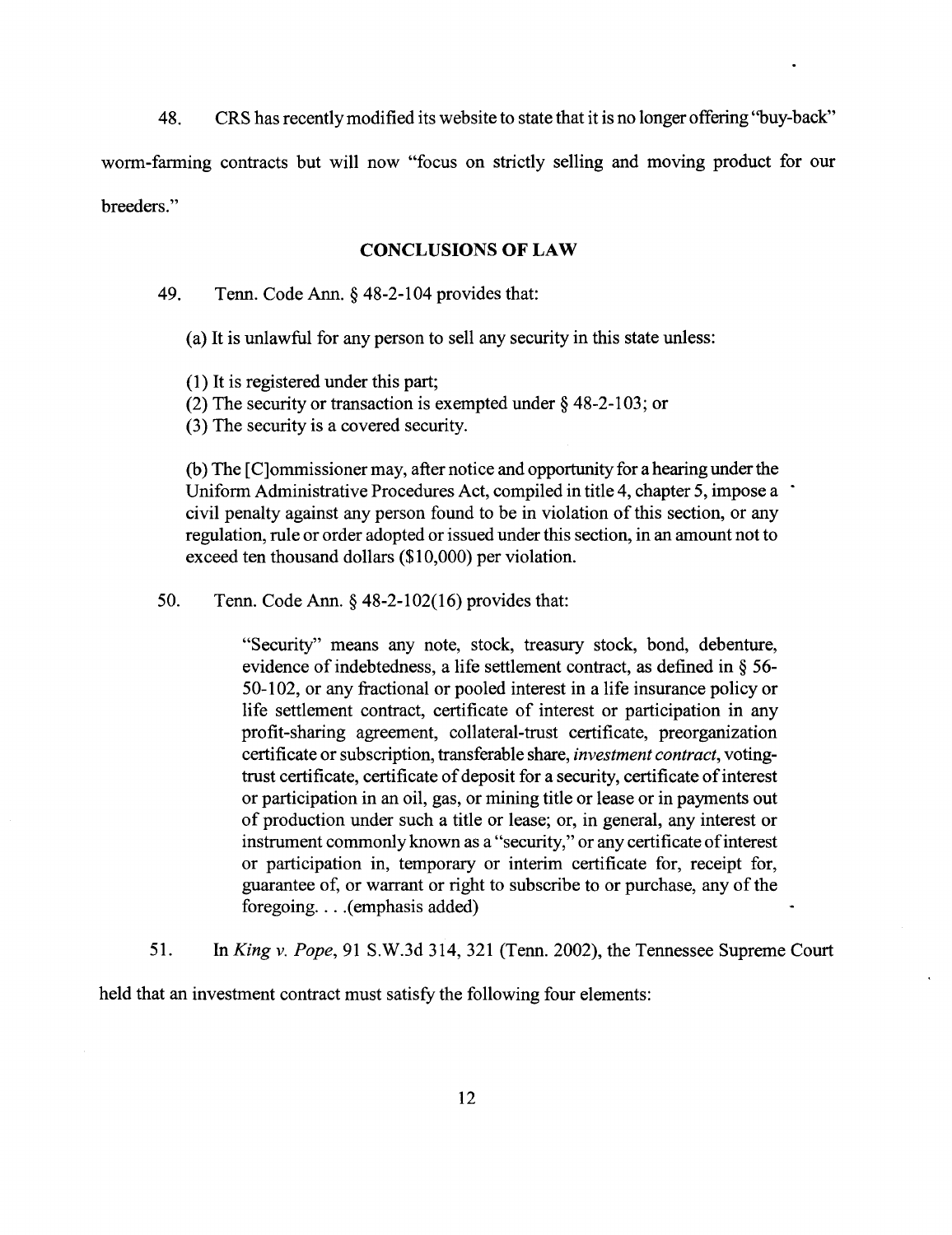(1) An offeree furnishes initial value to an offeror, and (2) a portion of this initial value is subjected to the risks of the enterprise, and (3) the furnishing of the initial value is induced by the offeror's promises or representations which give rise to a reasonable understanding that a valuable benefit of some kind, over and above the initial value, will accrue to the offeree as a result of the operation of the enterprise, and (4) the offeree does not receive the right to exercise practical and actual control over the managerial decisions of the enterprise.

52. Tenn. Code Ann. § 48-2-1 02(3) defines a "broker-dealer" as any person engaged in the business of effecting transactions in securities for the account of others, or any person engaged in the business ofbuying or selling securities issued by one (1) or more other persons for such person's own account and as part of a regular business rather than in connection with such person's investment activities.

53. Tenn. Code Ann. § 48-2-102(2) defines an "agent" as any individual, other than a

broker-dealer, who represents a broker-dealer in effecting or attempting to effect purchases or sales

of securities from, in or into this state.

54. Tenn. Code Ann.§ 48-2-109(a) provides, in pertinent part, that:

(a) It is unlawful for any person to transact business from or in this state as a broker-dealer or agent unless such person is registered as a broker-dealer or agent under this part.

 $\dddot{\phantom{0}}\cdot\cdot\cdot$ 

(e) The commissioner may, after notice and an opportunity for a hearing under the Uniform Administrative Procedures Act, compiled in title 4, chapter 5, impose a fine against any person found to be in violation of this section, or any regulation, rule or order adopted or issued under this section, in an amount not to exceed ten thousand dollars (\$10,000) per violation.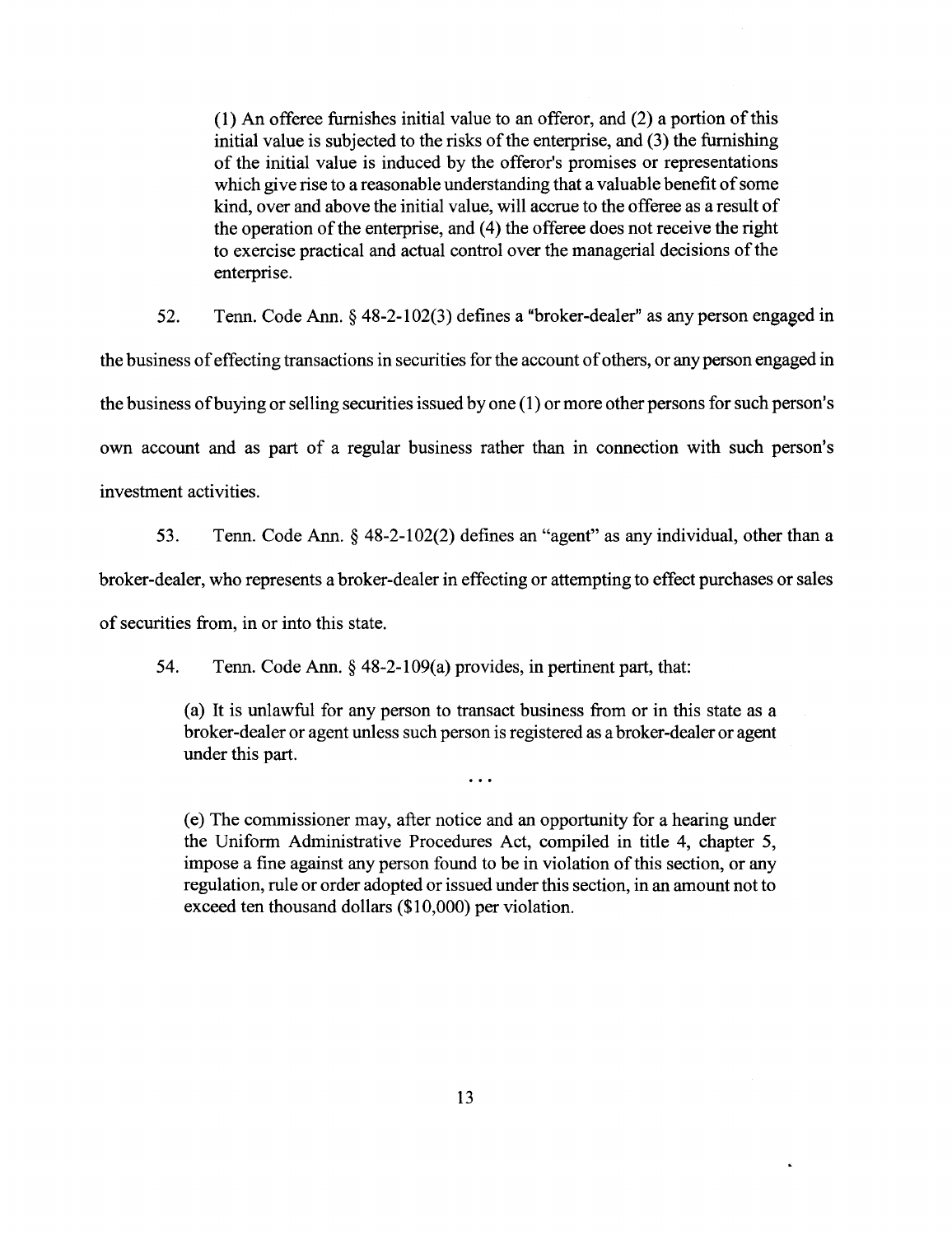55. Tenn. Code Ann. § 48-2-121(a) provides that it is unlawful for any person, in connection with the offer, sale or purchase of any security in this state, directly or indirectly, to employ any device, scheme, or artifice to defraud, make any untrue statement of a material fact or omit to state a material fact necessary in order to make the statements made, in light of the circumstances under which they are made, not misleading, or engage in any act, practice or course of business which operates or would operate as a fraud or deceit upon any person.

56. The facts presented by the Division in this matter demonstrate that: (1) the contracts sold by the Respondents meet the definition of investment contracts as defined *inKing,* 91 S.W.3d at 321, and are therefore securities under the Act, pursuant to Tenn. Code Ann. § 48-2-1 02(16); (2) that the Respondents have sold securities in Tennessee without first having registered such securities with the Division, as required by the Act; (3) that such securities are not subject to any exemptions under the Act; and (4) that such securities are not "covered" securities, as defined under the Act.

57. Based upon the Findings of Fact, the Respondents have violated and/or are violating Tenn. Code Ann. § 48-2-109 by acting as an unregistered broker-dealer and/or investment adviser and/or agent thereof in Tennessee.

58. Based upon the Findings of Fact, the Respondents have violated and/or are violating Tenn. Code Ann. § 48-2-121by making material misrepresentations and omissions of facts in connection with the offer and sale of securities in Tennessee.

59. Tenn. Code Ann. § 48-2-116 provides that the Commissioner may make, promulgate, amend, and rescind such Orders as are necessary to carry out the provisions of the Act, and that such Order is in the public interest, necessary for the protection of investors, and consistent with the purposes fairly intended by the policy and provisions of the Act.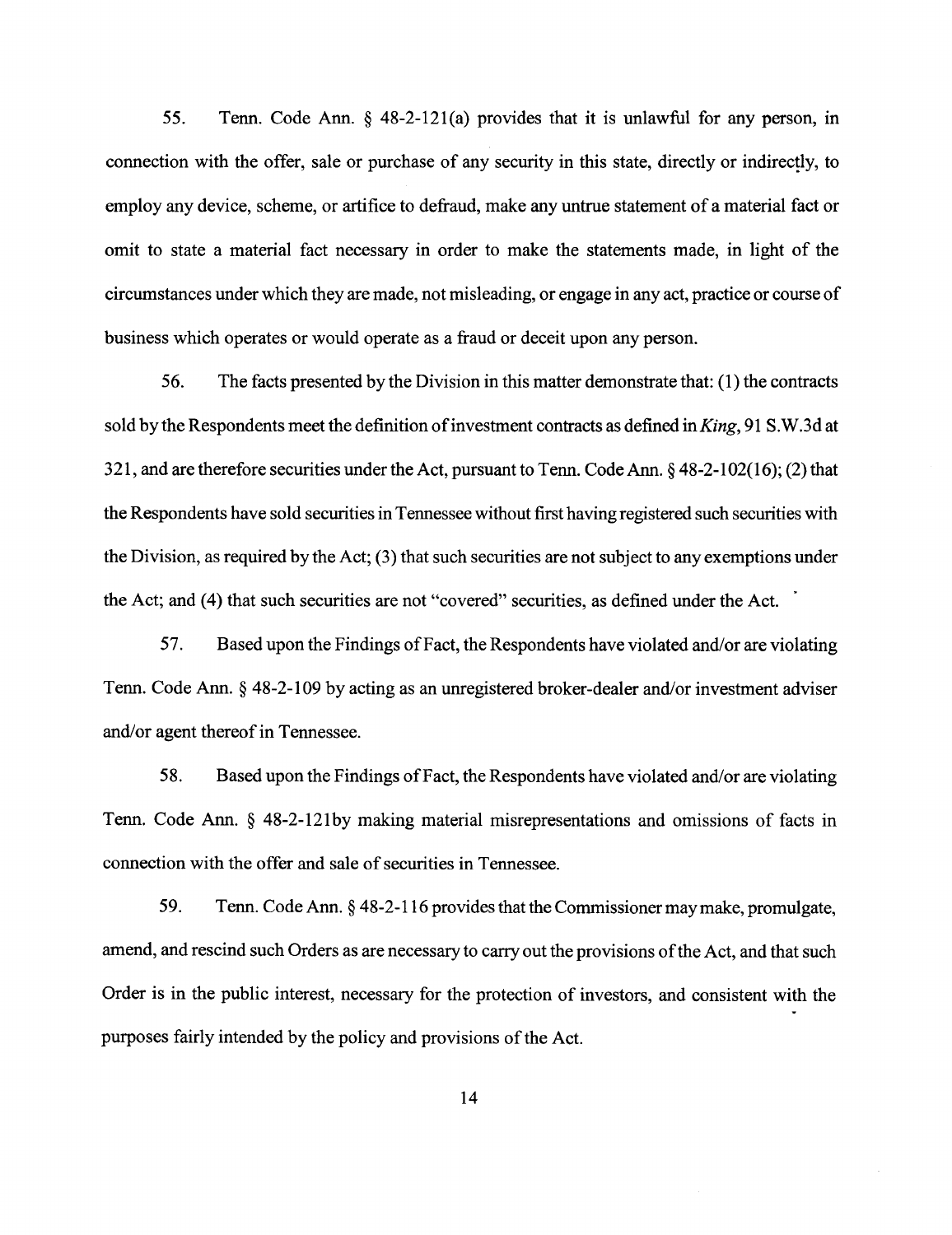60. Tenn. Code Ann.  $\frac{648-2-116(e)(2)}{20}$  provides that no Order may be entered without (1) prior notice to affected parties unless the Commissioner determines that prior notice would not be in the public interest and would be detrimental to the protection of investors, (2) an opportunity for a hearing before the Commissioner, and (3) written Findings of Fact and Conclusions of Law.

61. Based upon the Findings of Fact and Conclusions ofLaw described herein, it would not be in the public interest and would be detrimental to the protection of investors if prior notice of this Order were given to the affected parties.

**NOW, THEREFORE,** in consideration of the foregoing, it is **ORDERED** that:

1. The Respondents shall comply with all provisions of the Act.

2. The Respondents shall cease and desist in further conduct as a broker-dealer, investment adviser or agent thereof from, in, or into the State of Tennessee until such time as they are effectively registered with the Division to engage in such activity, pursuant to the Act.

3. The Respondents shall cease and desist in further offerings and sales of securities from, in or into the State of Tennessee until such time as they have complied with all registration requirements under the Act and the rules and regulations promulgated thereunder, pursuant to the Act.

4. The Respondents shall cease and desist further use of any device, scheme, or artifice to defraud, make any untrue statement of a material fact or omit to state a material fact necessary in order to make the statements made, in light of the circumstances under which they are made, not misleading, or engage in any act, practice or course of business which operates or would operate as a fraud or deceit upon any person in the offer and/or sale of a security from, in or into this State, pursuant to the Act.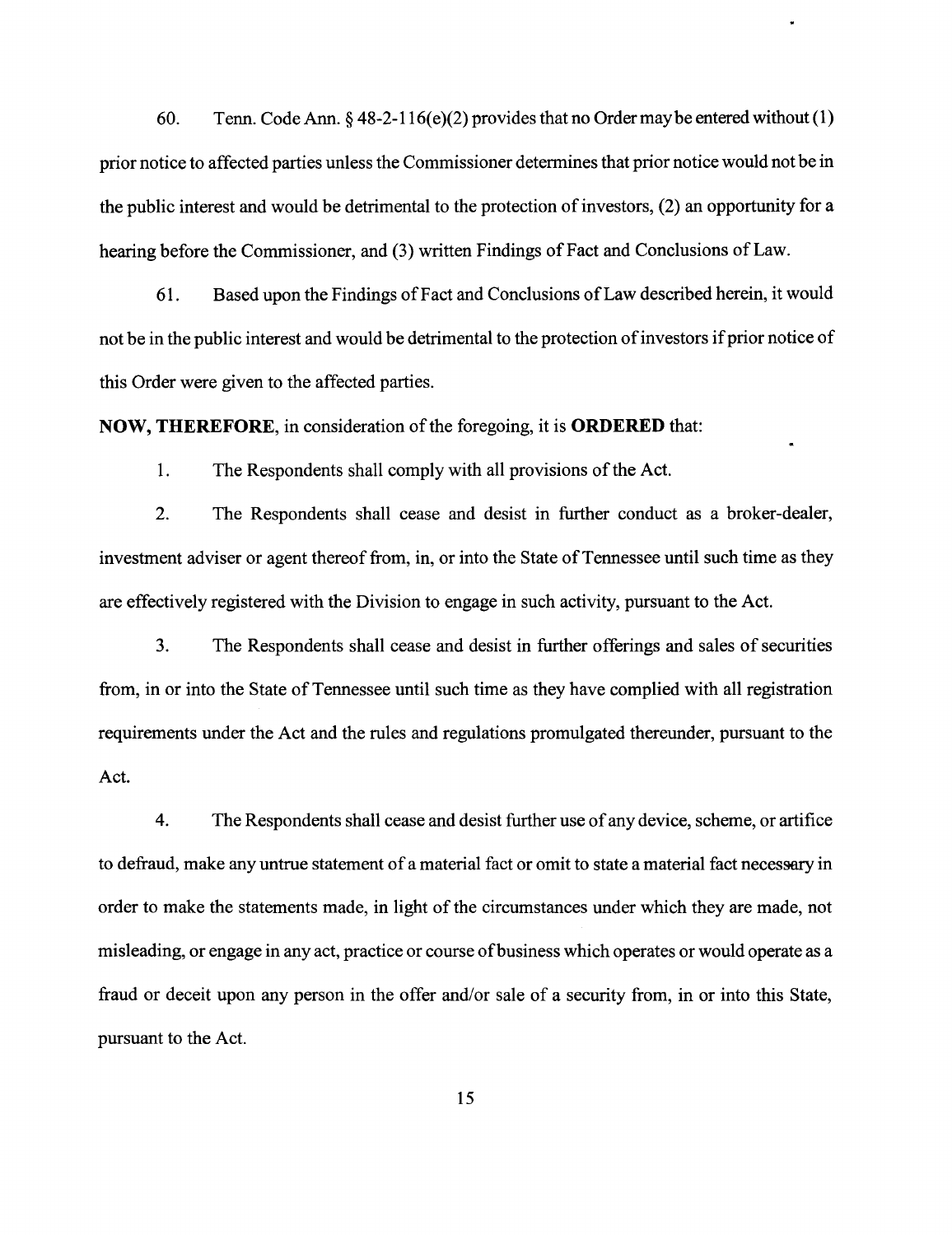5. All persons in any way assisting, aiding, or helping any of the aforementioned Respondents in any of the aforementioned violations of the Act shall cease and desist from all such activities in violation of the Act.

This Order is not intended to prohibit any lawful conduct in which the Respondents might be engaged.

Entry of this Order shall not in any way restrict the Tennessee Securities Division or the Commissioner of Commerce and Insurance from taking further action with respect to these or other possible violations by the Respondents of the Act or any of the Rules promulgated thereunder.

You are advised that you have the right to a hearing as to all matters raised in this Order. If you wish to exercise your right to a hearing, please notify the Division, in writing, at the following address:

## DAPHNE D. SMITH ASSISTANT COMMISSIONER FOR SECURITIES STATE OF TENNESSEE, DEPARTMENT OF COMMERCE AND INSURANCE DAVY CROCKETT TOWER, SUITE 680 500 JAMES ROBERTSON PARKWAY NASHVILLE, TENNESSEE 37243

A written request for a hearing on this Order must be received by the Division within

thirty (30) days from the date of entry of this Order or this Order shall become Final and

subject to judicial review, pursuant to Tenn. Code Ann. § 4-5-322.

ENTERED this the  $\overline{\text{St}}$  day of  $\overline{\text{Ob}}$   $\overline{\text{Do}}$  /2003.

Paula A. Flowers, Commissioner Tennessee Department of Commerce and Insurance